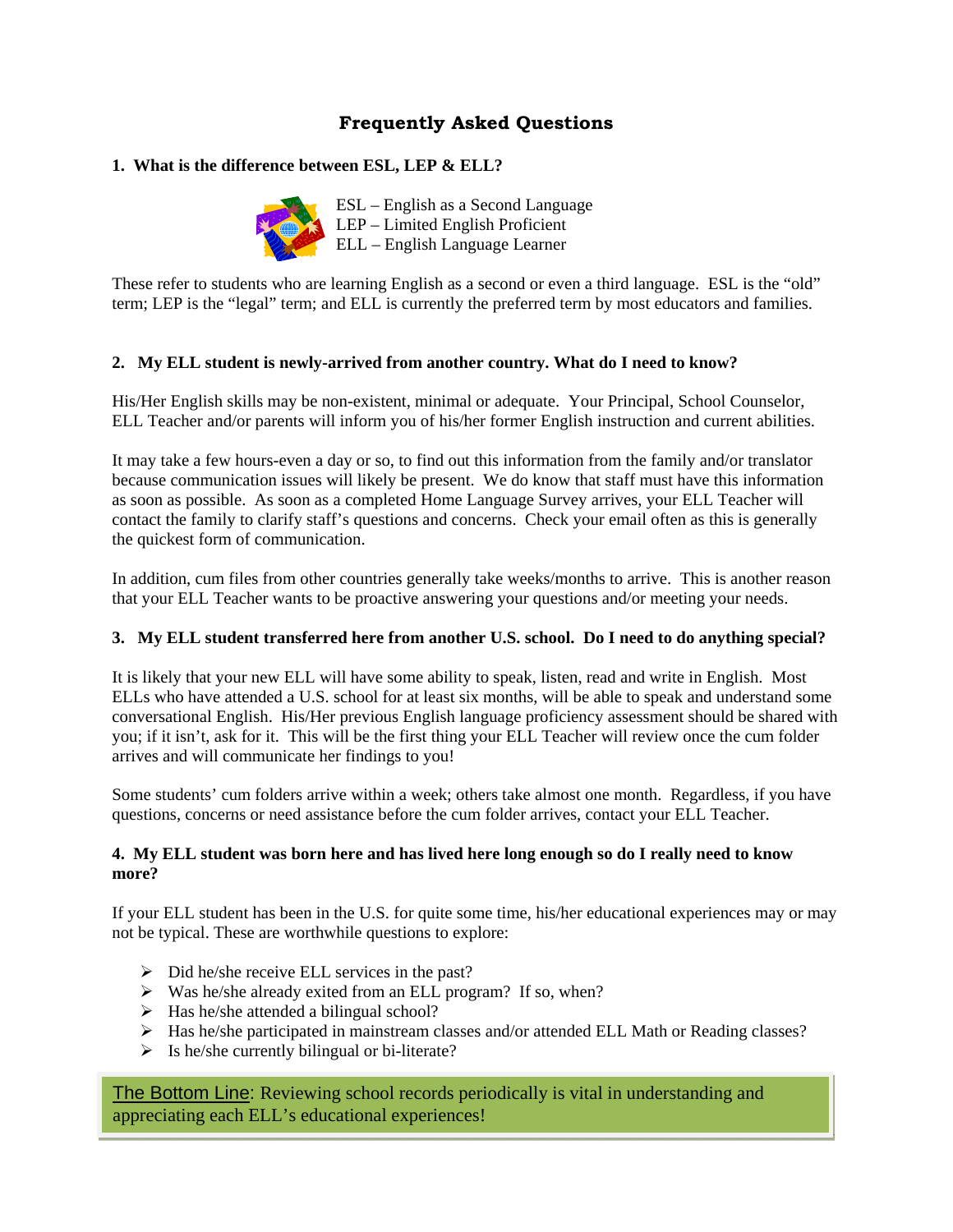### **5. What do I initially do with a student who doesn't speak English?**

Smile! Be warm and welcoming! Learn the correct pronunciation of the ELL's first and last name during Week 1. Seat him/her near your desk or the white board; this allows you to more easily "check for understanding" regularly AND for him/her to communicate more comfortably with you.

Assign a responsible and friendly student to be a *study buddy* for a week or two. Monitor the relationship and rotate *study buddies* regularly.

<<<The Best Advice>>> "What would you want a "strange" teacher in a "strange" school in a "strange" country speaking who speaks a "strange" language do for you?"

FYI… Some ELLs do not even speak for 3-6 months upon arrival; processing new routines, language, and culture take time. We are often as anxious as our students are to learn English – as quickly as possible too…. BUT language acquisition can't be rushed. The good news is that WE CAN PROVIDE activities to facilitate it.

#### **6. Do I get a translator to help me in the classroom?**

Unless a translator attends the enrollment process, there is no translator/interpreter immediately available. Pewaukee School District's *World Language* staff can be utilized on an as needed, temporary basis. Since they have their own responsibilities and often conflicting schedules, this doesn't happen regularly.

Upon advance request, a translator may be available at school events including p-t conferences, classroom events, parent education meetings, etc. Contact the district's ELL teacher regarding available translation services as soon as possible. The following information will need to be provided: date, start/end times, location, purpose and written materials that may need translated.

#### **Good News!**

Google Chrome has an app that allows short translations for student and staff use. Hint: Keep contractions, figurative language and complex sentences to a minimum. 

#### **7. Am I getting more classroom support today? Tomorrow? This term?**

Unless the ELL Teacher is present in your building at the time of registration, she only becomes involved AFTER receiving the original (completed) *Home Language Survey* from the school office. She will visit you before or after contacting the family.

Your ELL Teacher will notify the student's teachers and school counselor of any new student/family information and schedules the W-APT, an English language proficiency assessment (required by WI DPI). Based upon the ELL's cum folder, discussions with family, and language proficiency screener, the ELL teacher will offer to meet with the teaching team to…

- share the state required Student Service Support Plan,
- receive staff input and answer concerns/questions,
- discuss assistance with standardized testing,
- schedule student observations, and
- share appropriate ELL resources. This is occasionally completed via email depending on the ELL's educational factors and staff availability.